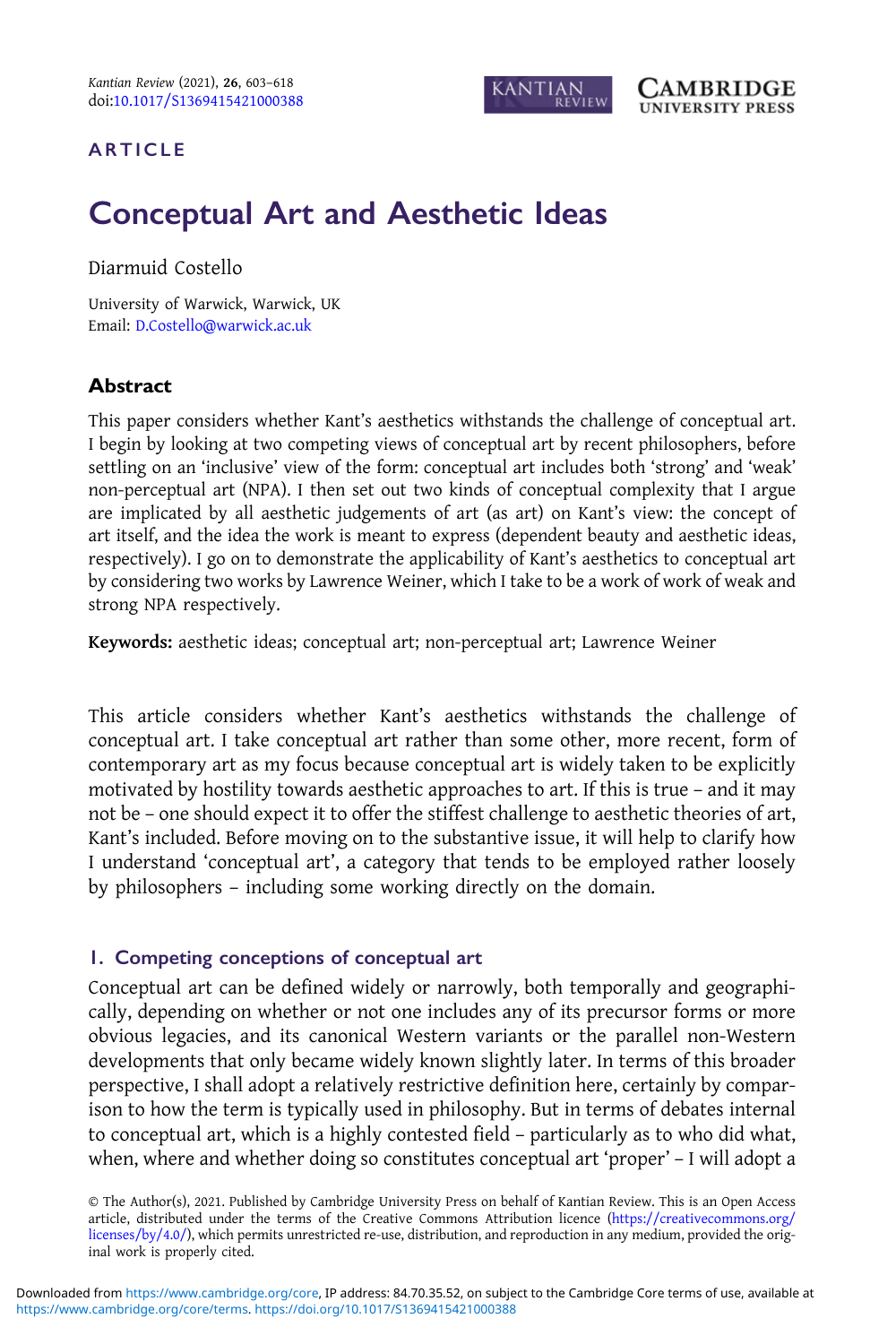relatively permissive definition, so as to avoid reducing conceptual art to the preferred variant of any of its more outspoken exponents. Conceptual artists were involved in a struggle for critical recognition and art-world patronage, and their claims need to be read accordingly. This is true of artists' claims more generally, but it is especially true of conceptual artists' claims, given the nature of this art.<sup>[1](#page-13-0)</sup> For present purposes I shall bracket these often fractious internal debates and focus on more recent accounts by philosophers, such as Peter Osborne and the co-authored work of Peter Goldie and Elisabeth Schellekens[.2](#page-13-0)

Osborne is probably the most art-historically informed philosopher working on conceptual art. Perhaps unsurprisingly, given his underlying Adornian orientation, Osborne presents conceptual art as the product of a series of 'negations' – of the material object, the artistic medium, (good) visual form and established modes of artistic autonomy. Taken together these ideas tend to underpin aesthetic conceptions of art, particularly in more recent modernist incarnations. For this reason, Osborne understands conceptual art as not so much another form of art, on a par with any other such form, as an attempt to transform the very nature of art, as understood by aesthetic theory – a fortiori modernist aesthetics – altogether. (Osborne [2002:](#page-15-0) 18)

Like art-historical commentators, Osborne divides conceptual art into a number of subgenres. Rather than run through his entire taxonomy here, a few words about the artists he gathers under the headings 'Process, System and Series' and 'Word and Sign' – which include LeWitt and Kosuth respectively – will be sufficient. Osborne presents the former, process-based and systems-oriented, kind of conceptual art as a hybrid genre that tracks the emergence of conceptual art from the minimalist interest in seriality, series and systems. It includes artists, such as Bochner and LeWitt, who Osborne takes to be pushing Donald Judd's minimalist reduction of art to objecthood to the very cusp of art as idea, without ever quite settling on the presentation of ideas themselves as sufficient. Though ideas alone were sufficient according to LeWitt's 'Sentences on Conceptual Art', the work of neither left behind visual presentation altogether, and the extent to which LeWitt equivocates, particularly in 'Paragraphs on Conceptual Art' as to whether conceptual artists are only interested in conception, or both conception and execution, is notable (LeWitt [2000\)](#page-15-0)

Under his latter heading, Osborne includes artists, such as Barry, Weiner and Kosuth, who in various, often conflicting, ways used language to replace or eclipse art's visuality. As Osborne notes, the differences between these artists, often lumped together simply in virtue of their mutual participation in some of the more influential early Seth Siegelaub shows, could be better marked than they are. Among them, only Kosuth claimed to be exclusively focused on the concept of art, in such a way that only his own practice deserved to be called conceptual art 'proper'. This is the standard pose of what Osborne calls 'strong' or 'exclusive' conceptual art, which also includes the early work of Art & Language. By contrast, Weiner maintained an almost sculptural interest in the empirical investigation of materials and actions, and understood his own 'Statements' in this light. Barry is also still involved, albeit in an attenuated sense, with matter: inert gases are matter in indeterminate form and sound waves remain measurable – unlike thoughts – if not material. So, where Kosuth took himself to be interrogating the concept of art in a manner inspired by the philosophy of language, Barry used language to pick out works made of invisible matter or forms of energy, and Weiner used compact linguistic 'statements' to describe the empirical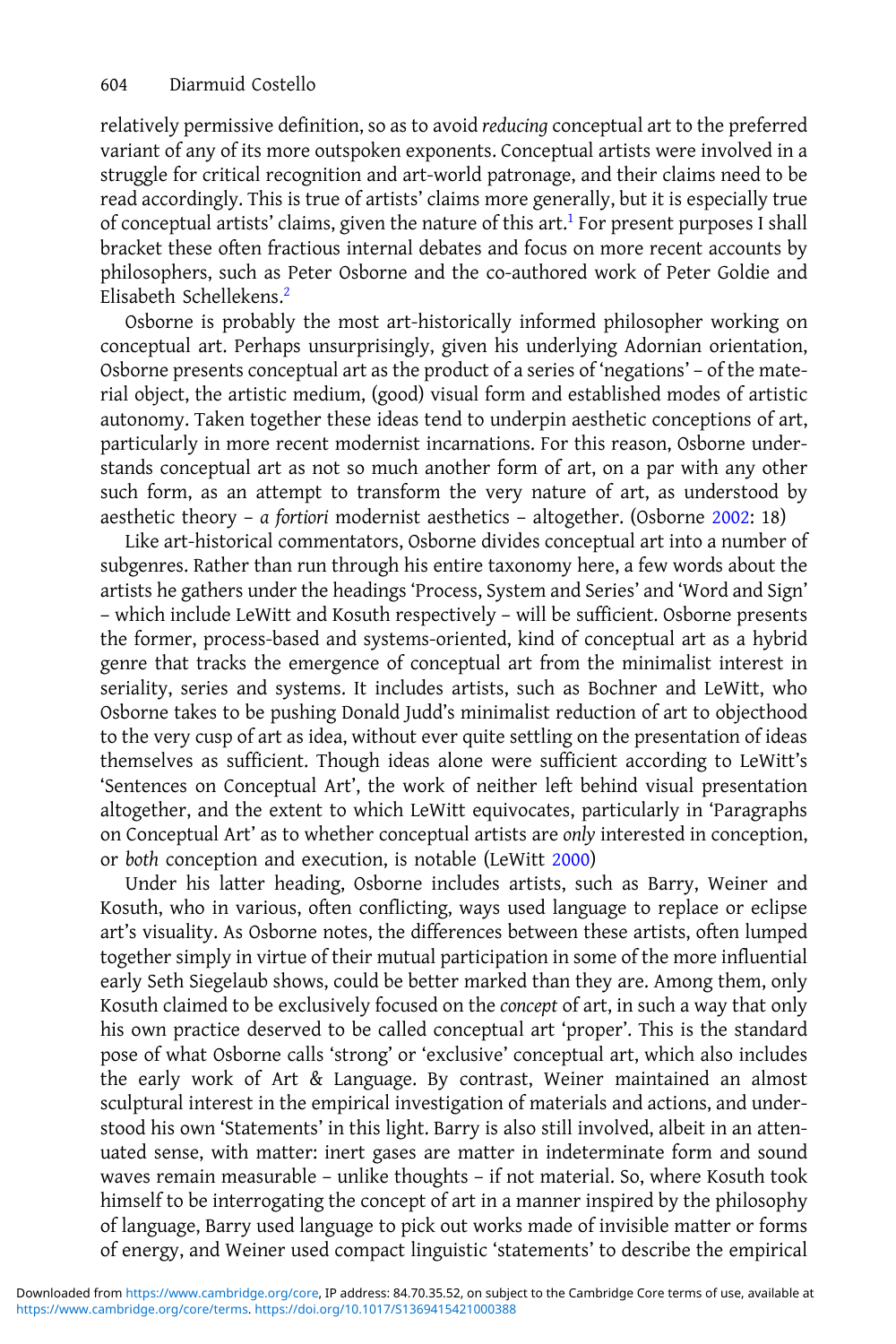investigation of concrete materials and actions. Each makes use of language, albeit in very different ways.

But what I want to retain from Osborne's division of the field is its underlying nonnormative distinction between the 'weak' or 'inclusive' view of conceptual art held by LeWitt and many others, and the 'strong' or 'exclusive' notion of conceptual art preferred by Kosuth and Art & Language in particular.<sup>3</sup> Only the latter, more restrictive variant consisted solely of the self-reflexive investigation of art's concept or definition. This is what Kosuth called 'pure' or 'theoretical' conceptual art, and liked to counterpose pejoratively to 'stylistic' conceptual art: that is, art that has the look of conceptual art, but is compromised by its residual morphological or stylistic commitments.

Peter Goldie and Elisabeth Schellekens's co-authored work, which is the most ambitious attempt to frame a general definition of conceptual art from within the analytic tradition, takes a very different line.[4](#page-13-0) Fundamental to their approach is a distinction between an artistic medium and a (mere) means. In conceptual art, the traditional medium, which would typically be a physical object or set of worked materials, is reduced to a mere means, and ideas become the medium proper. The former may be what enables us to pick out the latter, but it is no longer the work's medium – there is no physical medium in conceptual art. For this reason, whatever object, materials or event allow us access to the ideas that serve as the work's medium, they cannot be the proper focus of appreciative judgement. Viewed from this perspective, the title and photograph documenting a work in Barry's Inert Gas series – in which Barry releases a specific amount of inert gas into the atmosphere – constitute mere means for making these works available, rather than these works' media. Were they its media, it would matter how they are realized, and it does not.<sup>5</sup> The medium here is an idea, the photographs and title are the means by which the artist grants us access to that idea.

Goldie and Schellekens take this to be true of all conceptual art. But if this were right, bona-fide conceptual art would reduce to a remarkably small subset of what is standardly treated as such, and first order artistic, critical, curatorial practice would be hopelessly confused. Indeed, it is only strictly true of 'strong' conceptual art, its most puritanical form. As such, it is actually something of a minority position within the larger field. Goldie and Schellekens come close to granting this themselves, when they acknowledge that perhaps not all works of conceptual art are fully disembodied or 'dematerialized' after all. Left hanging like this, however, such an admission risks rendering their account stipulative.

Because they understand conceptual art as a whole to entail the irrelevance of material embodiment to artistic value, Goldie and Schellekens are committed to an even stronger perception of the 'ontological challenge' that conceptual art presents for traditional conceptions of art than Osborne. What Osborne presents privatively, as a negation of traditional forms, Goldie and Schellekens present positively, as 'the idea idea', but the upshot is much the same substantively (Osborne [2002:](#page-15-0) 18–19; Goldie and Schellekens [2007](#page-14-0): 55–60). If the idea is now the work, to appreciate the work is to appreciate the idea the work puts forward. The question then becomes: in what ways may ideas be appreciated? Here Goldie and Schellekens make a move than runs directly counter to Osborne: they use the challenge that conceptual art presents to traditional conceptions of art to motivate a form of 'aesthetic idealism' that seeks to recoup conceptual art for aesthetic theory.<sup>[6](#page-13-0)</sup> If ideas can have aesthetic qualities, and there seems no good reason to deny this – ideas can strike us as elegant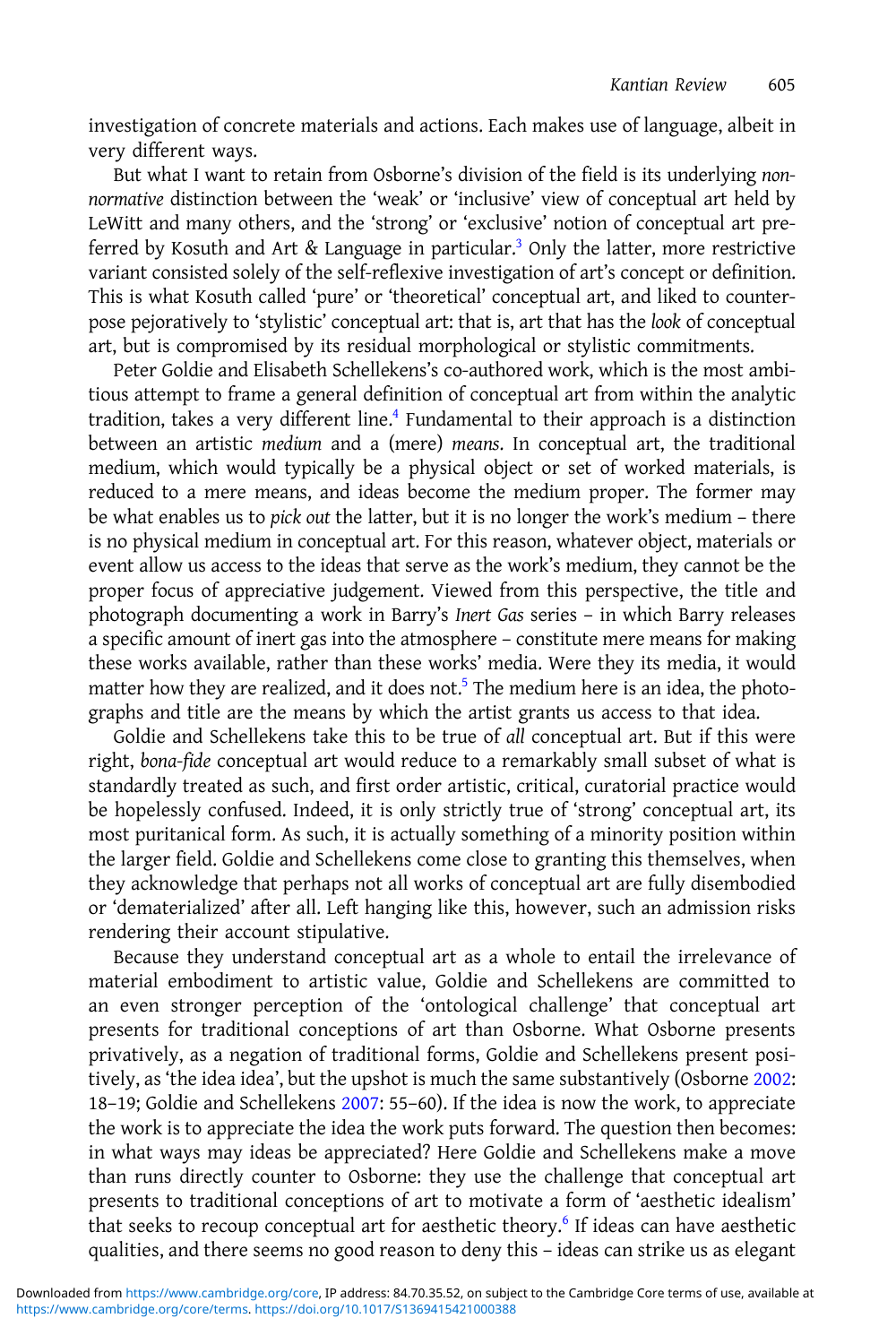or incisive, clumsy or ugly – then conceptual art need not be construed as inimical to aesthetic response per se; it need only be construed as hostile to aesthetic response as this is now standardly conceived: that is, as a sensuous or felt response to perceptual form.[7](#page-13-0) This, of course, is precisely the conception of aesthetic response standardly attributed to Kant's aesthetics as a species of formalism in the philosophy of art. The question for us is whether there is anything in Kant's aesthetics that precludes ideas being appreciated in ways that appreciating works of conceptual art aesthetically would seem to require. To demonstrate the applicability of Kant's aesthetics to works of this kind, we need to show that it is possible for us to engage in indeterminate, imaginatively stimulating, ways with the ideas that works of conceptual art present.

My own view, while it has more in common with the inclusivity of Osborne's account than with the exclusivity of Goldie and Schellekens's, is distinct from both: conceptual art is one form of non-perceptual art. 'Non-perceptual art' (NPA), as I conceive it, encompasses both works presented in context of visual art, the perceptible properties of which are entirely irrelevant to their appreciation as art, and works presented in the context of visual art that are not reducible to the sensible properties of what picks them out. In effect, there is a strong and a weak formulation of NPA: strong non-perceptual art (SNPA) denotes works that have no sensible properties, so proper appreciation of such works cannot involve appreciation of the sensible object or event that picks them out; weak non-perceptual art (WNPA), by contrast, denotes works that do possess sensible properties, but which are not exhausted by those properties; so proper appreciation cannot only involve appreciation of such properties. The stiffest challenge to Kant's aesthetics is presented by SNPA rather than WNPA; but because SNPA distinguishes, but does not exhaust, conceptual art, the more permissive conception of conceptual art proposed by Osborne – according to which SNPA would be one subgenre of a more varied general form – is to be preferred. $8$ 

But if perceptible properties are not the source of SNPA's value as art, what is? The obvious candidate would be the works' semantic properties. If our relation to such properties can be understood aesthetically, then it should in principle be possible to appreciate SNPA aesthetically. But can we do so in ways that Kant's conception of art and aesthetic judgement, more specifically, would encompass? Doing so requires showing that conceptual art supports the kind of imaginative engagement with ideas that promote what Kant calls a 'feeling of life' (Lebensgefühl), a pleasure taken in the enhancement of the subject's own cognitive powers. Demonstrating the applicability of Kant's aesthetics to conceptual art requires making good on this claim.

# 2. Conceptual complexity in Kant's aesthetics

Before that can be done, however, common assumptions about the narrow scope of Kant's aesthetics need to be defused. I begin by drawing attention to two forms of conceptual complexity that – at least arguably – pertain to the aesthetic appreciation of art by definition according to the third Critique: the concept of 'the end' determining what the thing in question is supposed to be (Kant's account of dependent beauty, CPJ §16); and the thematic content or idea that the work in question is supposed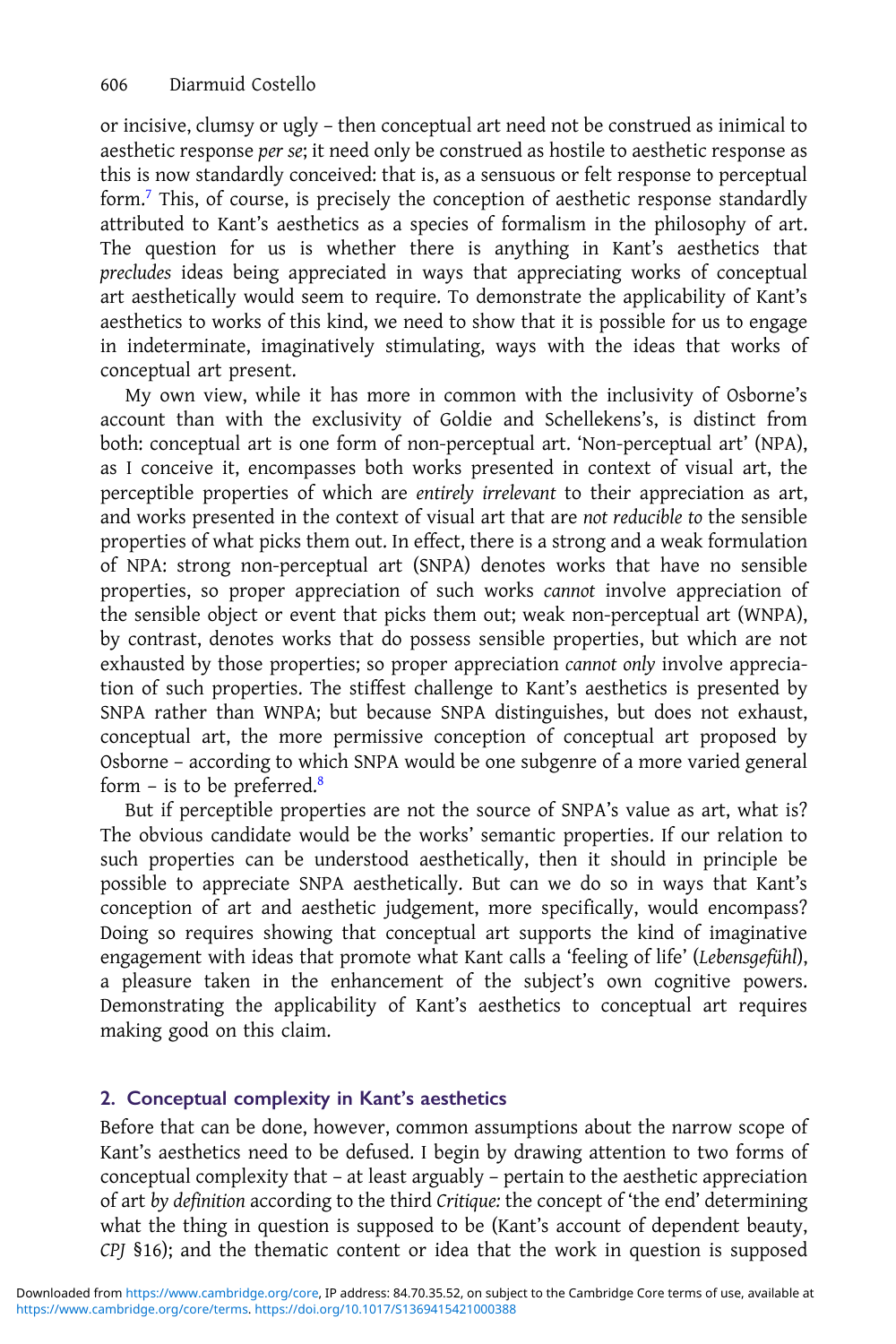to express (Kant's theory of aesthetic ideas, CPJ §49). By drawing attention to both, my aim is to show that Kant's aesthetics is not conceptually constrained by any contingent historical features of the art of his own day, and can in principle therefore accommodate forms of art that Kant himself would have had no reason to anticipate, let alone consider.

# 3. Dependent beauty

The most basic claim of the Analytic of the Beautiful is that judgements of taste are non-subsumptive: they do not subsume an object, event or manifold under a concept in virtue of it exhibiting the relevant traits. Instead, aesthetic judgements attest to the feeling to which a given object, event or manifold gives rise in the judge. But if that is correct, the question arises as to how a kind of judgement that does count a concept among its determining grounds – judgements that 'presuppose a concept of the end that determines what the thing should be, hence a concept of its perfection' – could still count as aesthetic according to Kant's own theory (CPJ, 5: 230).<sup>[9](#page-13-0)</sup> To see this, distinguish two ways of judging the same object: the botanist may judge the beauty of a flower freely, abstracting from everything she knows about the function of flowers in attracting bees and thereby securing pollination, or she may judge it dependently, taking account of its function in her judgement of its beauty. In the former case she focuses exclusively on the beauty of the visual array that meets the eye, in the latter case on the fittingness of such an array to a thing with this function. I suggest it is the latter form of judgement that should – at least standardly – apply to works of art on Kant's account.[10](#page-14-0)

Kant's claim, in §16, that not all works of art are dependently beautiful presents an obvious problem for this interpretation. Kant's examples – 'designs à la grecque', 'foliage for borders or on wallpaper' and 'musical fantasias (without a theme)' (CPJ, 5: 229) – suggest that Kant regards non-representational and decorative art as freely beautiful. Kant's thought seems to be that, because such forms of art do not represent anything, we need not judge them in relation to a concept of some end, or associated notion of perfection in the fulfilment of that end, that might otherwise be suggested. Certainly, this is how Kant has been read by a number of influential twentieth-century formalists in art criticism and theory.<sup>[11](#page-14-0)</sup> This view is put under pressure, however, when Kant grants (in §45) that in order to judge artistic beauty as artistic beauty we must be aware that it is art that we judge:

In a product of art one must be aware that it is art, and not nature; yet the purposiveness in its form must still seem to be as free from all constraint by arbitrary rules as if were a product of nature. ... art can only be called beautiful if we are aware that it is art and yet it looks to us like nature. (CPJ, 5: 306, my emphasis)

That is, despite the fact that we must know that it is art rather than nature that we judge, it must nonetheless seem as free from the constraint of concepts or rules that might otherwise impede its free appreciation as mere nature. In granting this, Kant acknowledges that we must at least bring the concept of art to be bear on anything judged accordingly, and this could have a wide variety of implications, depending on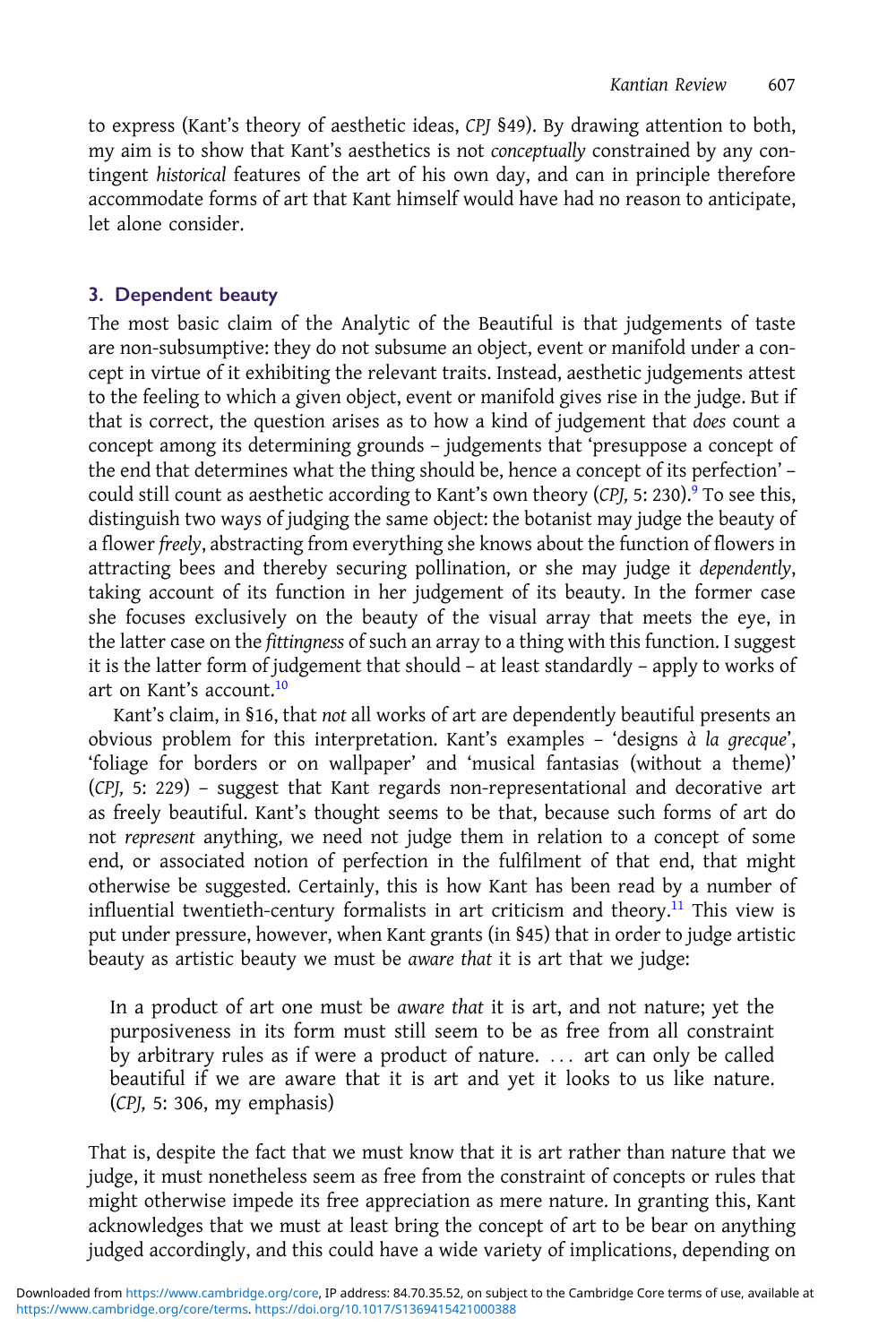how we understand the concept of art itself. By treating non-representational art as if it were exception to this requirement, formalists try to judge it as though it were free beauty in Kant's sense. But this cannot be right. Consider the differences between a perceptual manifold formed naturally and a similar, even indiscernible, manifold created as art. Only the latter is what Kant would call a 'production through freedom' (§43): something that, as a product of intentional agency, must be judged in the light of the reasons for which it was made, if it is to be judged accordingly. Abstract and decorative art are no exception: to judge any kind of art freely is to treat it as though it were a product of natural causation, rather than an achievement of artistic agency:

If the object is given as a product of art, and is as such to be declared beautiful, then, since art always presupposes an end in the cause (and its causality), a concept must first be the ground of what the thing is supposed to be, and since the agreement of the manifold in a thing with its inner determination as an end is the perfection of the thing, in judging of the beauty of art the perfection of the thing will also have to be taken into account. (CPJ, 5: 311, my emphasis)

Putting all this together, the implications of Kant's overall position would seem to be: so long as we aspire to judge art as art, not only must we be aware that it is art we are judging; as a product of rational agency, we must take the reasons for which it was made into account. As Kant puts it: 'only production through freedom, i.e. through a capacity for choice that grounds its actions in reason, should be called art' (CPJ, 5: 303). The former is a ground-level commitment pertaining to any judgement of art as such; the latter, while also generalizing across all judgements of art, enables Kant's theory to accommodate the different degrees of thematic complexity that different artworks  $-$  abstract art included  $-$  may involve.<sup>[12](#page-14-0)</sup> The upshot is that, while we are in principle free to judge abstract (or any other kind of) art non-dependently, as pure visual array, we cannot judge its beauty as artistic beauty freely, even for Kant. The significance of dependent beauty is in this way to make a given (historically and culturally variable) understanding of art internal to any judgement of artistic beauty on Kant's account.

# 4. Aesthetic ideas

We have seen that judging something beautiful as a 'production through freedom' implicates questions of rational agency to which such judgement must remain responsive. What was the artist trying to achieve? What is the resulting work about? What does it express? Keeping such questions in mind requires judging the work in light of a far more varied set of concepts than simply that of art itself. Characterizing works of art as indirect presentations of 'aesthetic ideas' is Kant's way of addressing such questions, and thereby accounting for art's semantic content:

By an aesthetic idea ... I mean that representation of the imagination that occasions much thinking though without it being possible for any determinate thought, i.e. concept, to be adequate to it  $\ldots$  One readily sees that it is the counterpart (pendant) of an idea of reason, which is, conversely, a concept to which no intuition (representation of the imagination) can be adequate. (CPJ, 5: 314)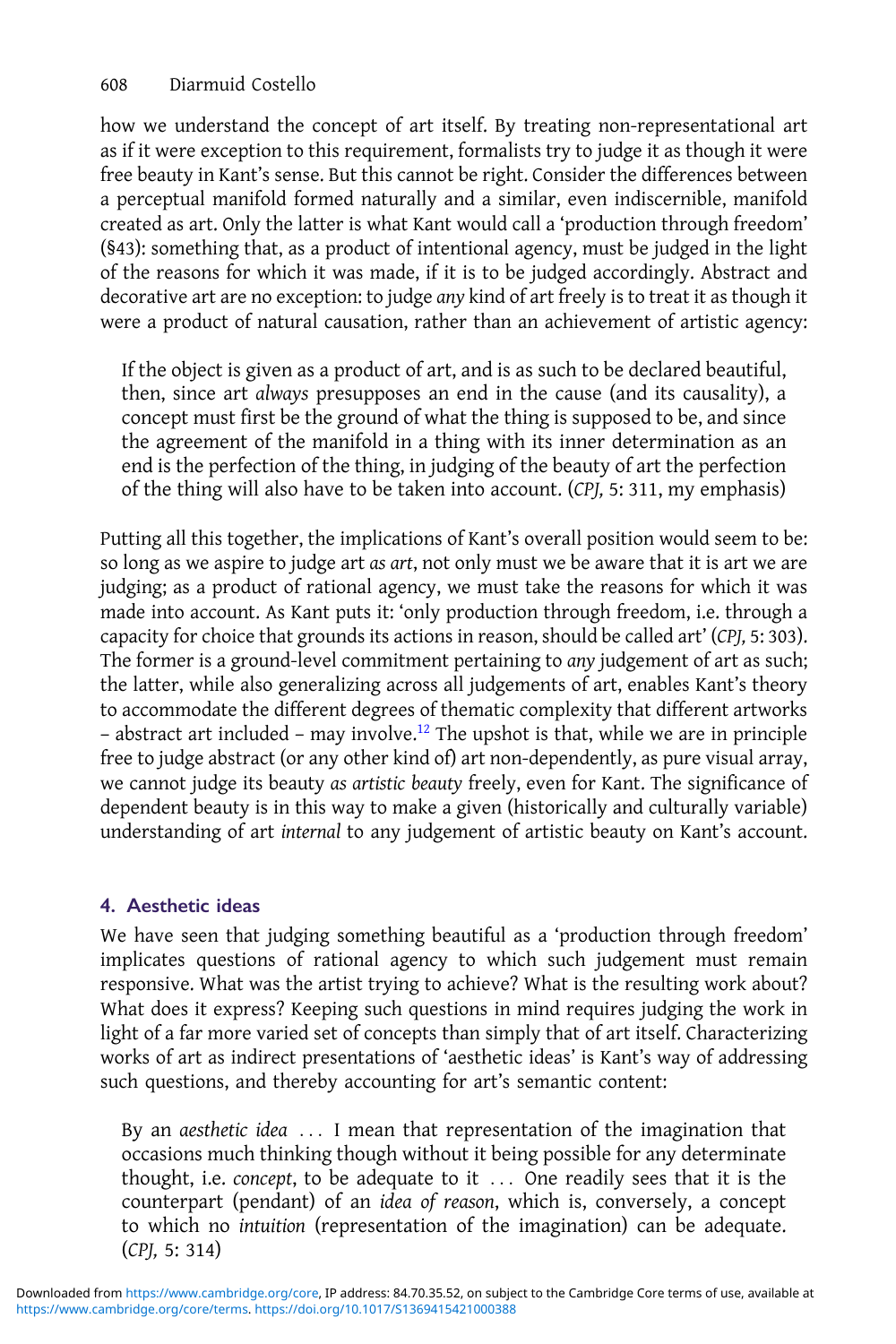Unlike concepts, what ideas pick out have no empirical conditions of application, so cannot constitute genuine objects of knowledge for finite rational beings. Despite this, they retain an action-guiding, regulative function: merely aspiring to act morally, for example, requires that we act under the idea of freedom – irrespective of whether we are in fact free, or can know that we are. But if ideas have no empirical conditions of application, how could they be given sensible embodiment in art? Kant's account of aesthetic ideas is meant to explain this, by clarifying what is distinctive both about (i) the content of works of art and (ii) how works of art are obliged to embody or express such content as a result. Kant's conception of the former is disjunctive: either works of art present ideas the objects of which can be encountered in experience (love, envy, death, fortitude), but do so with a fullness that experience itself rarely affords; or they present super-sensible ideas (immortality, God, freedom, the soul) the objects of which cannot, in principle, be encountered in experience. In effect, Kant offers a weaker (or more inclusive) and a stronger (or more exclusive) formulation of what works of art express, and that he does is just as well: given that most works of art do not in fact present ideas in the stronger, more exclusive sense, it would render Kant's theory indefensibly stipulative were he to insist on the stron-ger formulation for all works of art.<sup>[13](#page-14-0)</sup>

So much for what is distinctive about the content of works of art, according to Kant: how are works of art able to express such content? Given that Kant takes ideas to be distinguished from concepts by the fact that they cannot adequately be presented to intuition, works of art must of necessity present such ideas indirectly. To explain how this is possible, Kant distinguishes between the 'logical' and 'aesthetic' attributes of an idea: an idea's logical attributes would be those traits in virtue of the fulfilment of which the idea in question is applicable; an idea's aesthetic attributes, by contrast, would be an indirect or figurative presentation of those same attributes by means of 'supplementary representations of the imagination' that 'express only the implications connected with [an idea] and its affinity with others' (CPJ, 5: 315). This makes Kant's thought sound much more obscure than it is. Take Kant's own example: 'Jupiter's eagle with the lightning in its claws' presents the idea of God's majesty figuratively, by means of an image (CPJ, 5: 315). In the case of 'God's majesty', the idea's logical attributes would be omniscience, omnipotence and so on. While such attributes cannot be exhaustively presented in intuition by finite rational beings, the image of Jupiter's eagle can, and when one reflects on the presentation of a being powerful and otherworldly enough to grip a bolt of lightning in its talons, one is on the way to imagining the awe-inspiring nature of God's majesty. In sum, aesthetic ideas constitute a kind of metaphor, visual or otherwise. Here: see God's majesty in the light of the wealth of thoughts provoked by Jupiter's eagle.

The indirection necessitated by presenting rational ideas in sensible form has an additional benefit on Kant's account: because it prompts imagination to spread over the rich seam of images, thoughts and associations triggered by a given presentation, the indirect presentation of ideas 'aesthetically expands' (ästhetisch erweitet) the ideas thereby presented. As a result, works of art 'animate' or 'enliven' (beleben) the mind, freeing imagination from the subservient role of merely schematizing concepts of understanding, by allowing it to roam widely over an array of related concepts and presentations that provide more material for reflection, and in so doing provoke more thought, than a direct presentation could afford. In sum: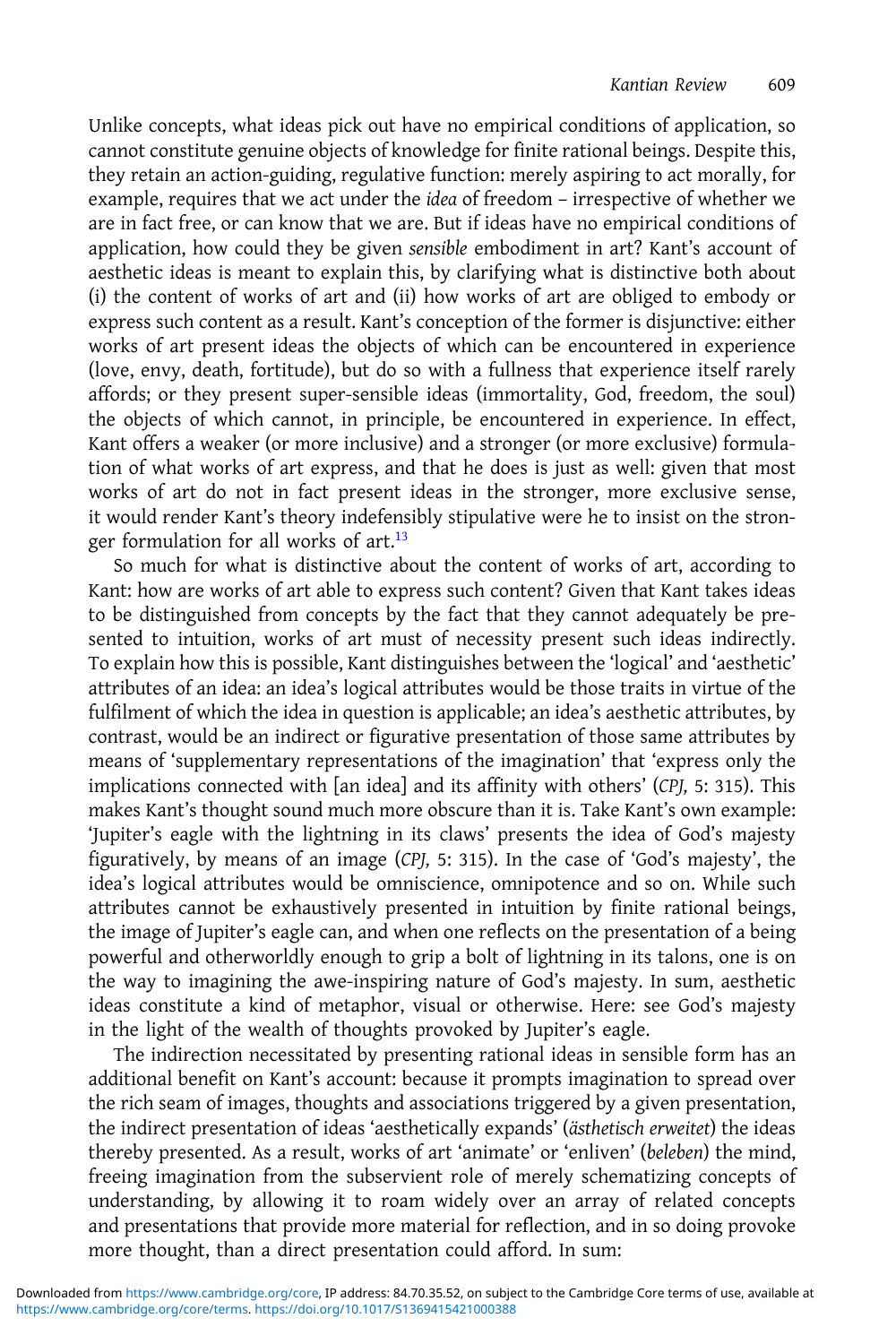[aesthetic attributes] give the imagination cause to spread itself over a multitude of related presentations, which let one think more than one can express in a concept determined by words; they yield (geben) an aesthetic idea, which serves that idea of reason instead of logical presentation, although really only to animate the mind by opening up for it the prospect of an immeasurable field of related presentations. (CPJ, 5: 315)

## 5. Conceptual art and aesthetic ideas: a case study

The question is whether this understanding of works of art as indirect – typically metaphorical – presentations of ideas that cannot be fully presented in intuition  $acommodates$  conceptual art.<sup>[14](#page-14-0)</sup> Recall the competing conceptions of conceptual art discussed in section [1](#page-0-0). The view I proposed there, according to which SNPA distinguishes but does not exhaust conceptual art, generates a four-fold taxonomy: (i) WNPA that is not in fact conceptual art, such as Marcel Duchamp's Fountain (1917) or Robert Rauschenberg's Erased de Kooning (1953), although it is widely treated as such by analytic philosophers of art; (ii) WNPA that is conceptual art, such as Lawrence Weiner's A  $36''$  x  $36''$  REMOVAL TO THE LATHING OR SUPPORT WALL OF PLASTER OR WALLBOARD FROM A WALL (1968) or Art & Language's Index 01 (1972); (iii) SNPA that is conceptual art, such as Weiner's THE ARCTIC CIRCLE SHATTERED (1969) or Robert Barry's All the things I know but which I am not at the moment thinking – 1:36pm; June 5, 1969 (1969); and (iv) SNPA that is not conceptual art, which I take to include many (non-avant-garde) works of literature, and all works of literature in translation. Whether the latter also includes works of art is an interesting question; the answer will be no if only conceptual art can be SNPA, but not if there is SNPA that is not conceptual art. I wish to remain neutral on this question here.

I have defended this taxonomy elsewhere.<sup>[15](#page-14-0)</sup> For present purposes I focus on the works by Lawrence Weiner, the better to bring out some differences between WNPA and SNPA, and to demonstrate that Kant's theory of art can accommodate both.[16](#page-14-0) Some context will be helpful. Weiner started out as a painter, and the paintings of relevance to the first of the two works I want to discuss are the Removal Paintings from the mid to late 1960s. These are reductive, hard-edged abstractions, typically comprising several bands of spray-painted colour but occasionally monochrome, with one or more rectangular notches removed from their corners to generate irregularly shaped canvases. Not only the colours used and the intensity of those colours, but also the size of both the paintings and the removals from them, were determined by the works' recipients. These paintings, which Weiner discontinued in spring 1968, precede A 36" x 36" REMOVAL TO THE LATHING OR SUPPORT WALL OF PLASTER OR WALLBOARD FROM A WALL (1968). Calling the latter a work of weak rather than strong NPA may seem odd, in view of the famous 'Statement of Intent' (1969) that oriented Weiner's production once he gave up painting in 1968. Central to this statement was the idea that a work may, but need not be physically realized, reflecting Weiner's belief that the work exists as soon as the words that pick it out are made public:

- 1. The artist may construct the work
- 2. The work may be fabricated
- 3. The work need not be built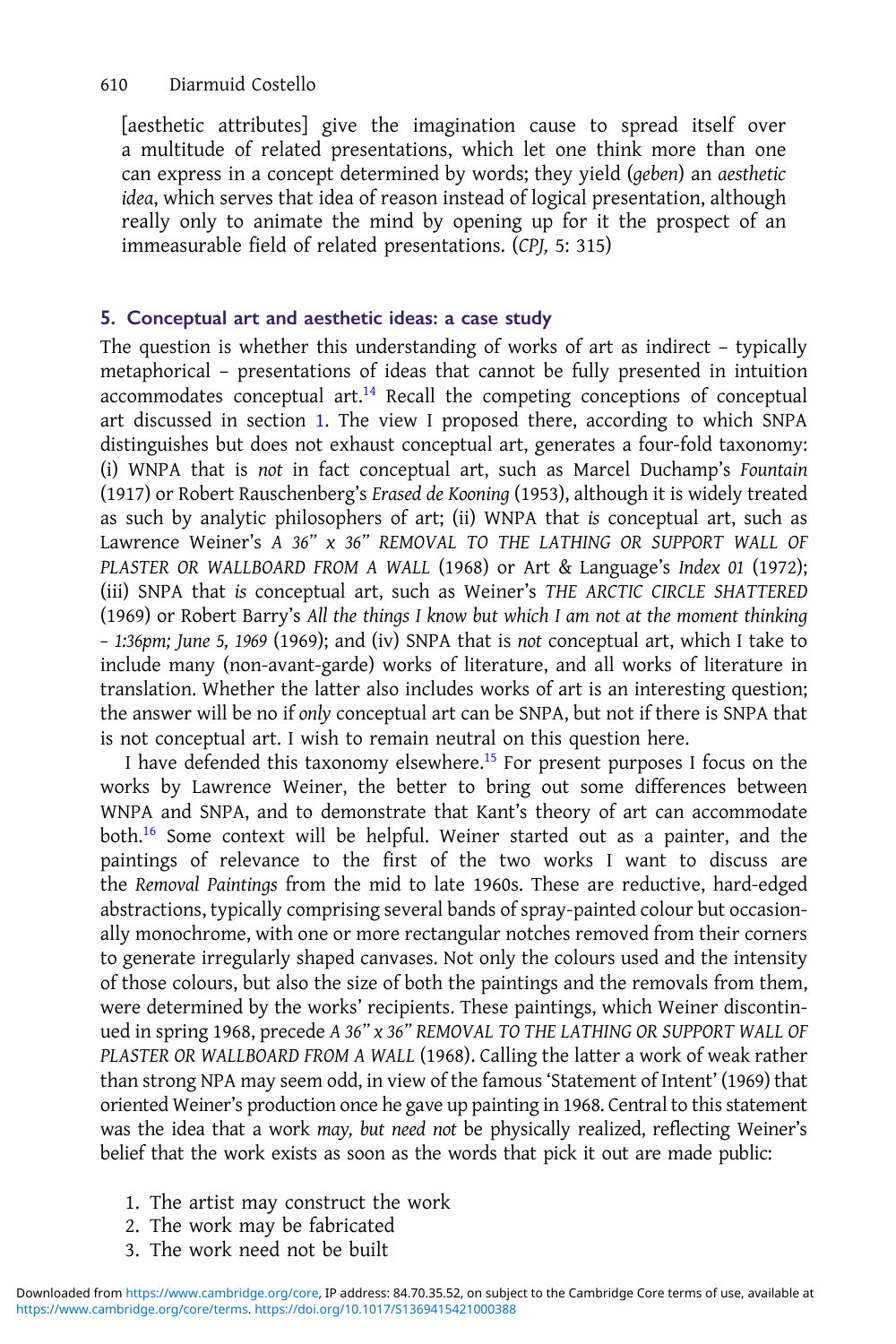Each being equal and consistent with the intent of the artist, the decision as to condition rests with the receiver upon the occasion of receivership. (Weiner [1969:](#page-15-0) n.p.)

The inspiration for this statement, according to Weiner, was what happened to an important transitional work that he exhibited in Siegelaub's group show Hay, Mesh, String at Windham College, Vermont (May 1968). Staples, Stakes, Twine and Turf, as it was originally titled, comprised a 30  $\times$  21m grid marked out by thirty-four wooden stakes strung together with twine, with a smaller rectangle removed from one corner of the larger rectangle, much like the 'Removal Paintings'. It was installed on a lawn between two student dorms, and soon vandalized by students wishing to reclaim the space for touch football. On seeing the result Weiner concluded that it did not matter, since the work itself remained undamaged. When republished in Weiner's book Statements (1968) the work became 'A series of stakes set in the ground at regular intervals to form a rectangle with twine strung from stake to stake to demark a grid – a rectangle removed from this rectangle' (1968), a formulation consistent with, but not exhausted by, its original incarnation (Weiner [1968:](#page-15-0) n.p.). In its reconfigured form, in common with all Weiner's works released as 'Statements', the work exists irrespective of whether or not it is built. Prima facie, this looks like as good an illustration of Goldie and Schellekens' 'idea idea,' as one might hope for: if the work can exist independently of being built, then no physical properties of any particular installation can be essential to its nature. As Weiner subsequently clarified: 'there is no correct way to construct the piece as there is no incorrect way to construct it. If the piece is built it constitutes not how the piece looks but only how it could look' (Weiner, in Lippard [1997:](#page-15-0) 74). But one must be attentive to the differences between individual works when considering Weiner's corpus in light of this general statement, as 36" x 36" SQUARE REMOVAL (Figure [1](#page-9-0)) makes clear.

According to the basic logic of Weiner's post-painting corpus, a work like this exists as soon as the words that pick it out are made public, irrespective of whether it is ever actually built. Conversely, the work may be built (or, perhaps better, installed) innumerable times on a variety of different, but compliant, surfaces and remain the same work. But distinguish the question of the work's identity which, according to the parameters established by Weiner's mature practice does not require instantiation, from the question of what is required to appreciate such a work. Could one possess a full, or even adequate, appreciation of A 36" x 36" SQUARE REMOVAL without seeing it installed? I think not: much like Sol LeWitt's instruction-based work, one learns a great deal from seeing such a work installed. Indeed, not only can one not have an adequate appreciation of the work without seeing it installed, one will gain a much richer appreciation from seeing it installed on a variety of surfaces. So what do we learn from seeing this work installed?

In the iconic photographs of its early installations (in the McLendon Building, NYC, for Siegelaub's January 5-31, 1969 (1969) or Kunsthalle, Berne for Harald Szeeman's Live in Your Head. When Attitudes Become Form: Works – Concepts – Processes – Situations – Information (March–April 1969)) one sees the absence or refusal of painting itself. This is the moment in Weiner's oeuvre at which the removal of painting as such and in its entirety, and not merely a part thereof (a removal from an individual painting)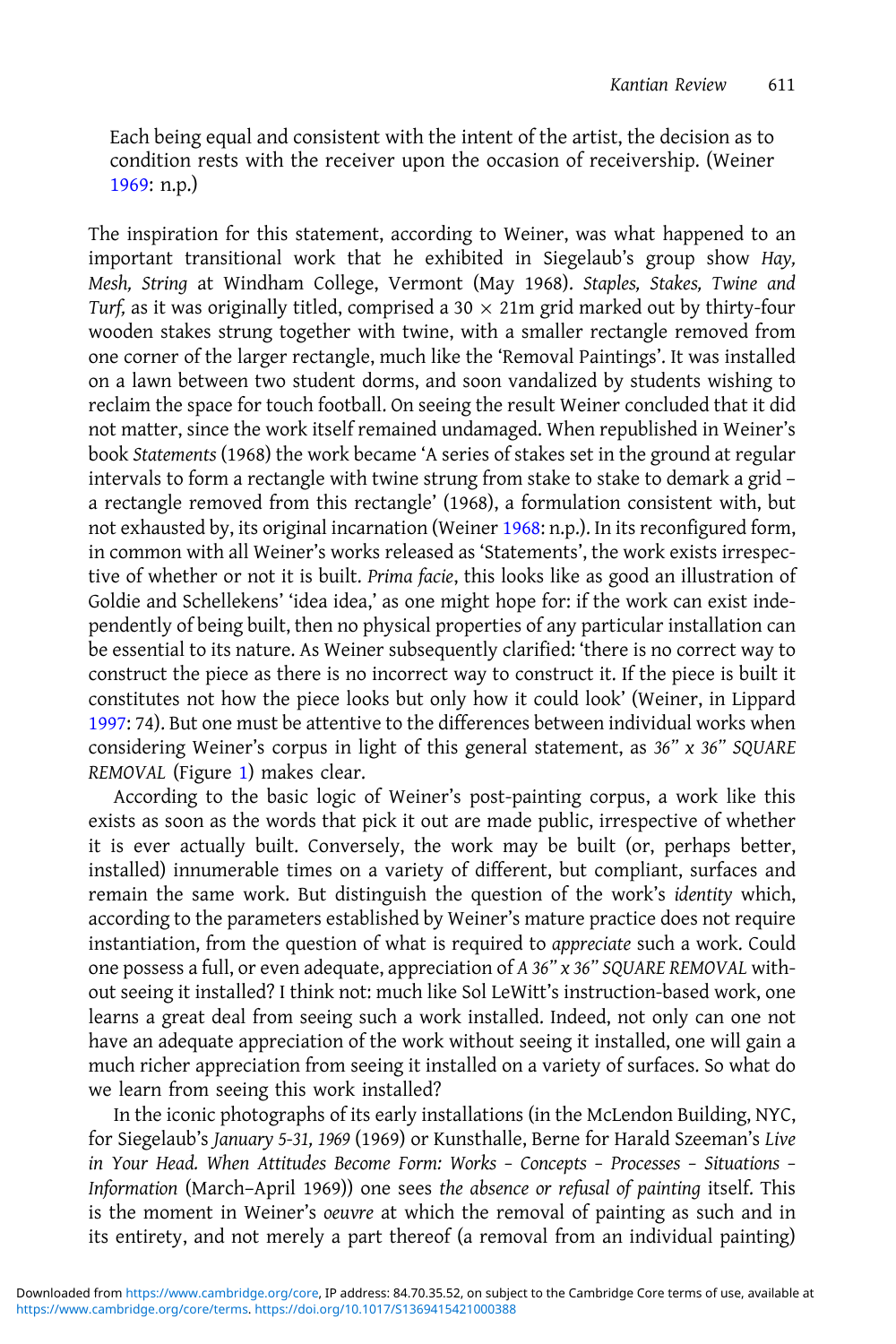<span id="page-9-0"></span>

Figure 1. Lawrence Weiner, A 36" x 36" REMOVAL TO THE LATHING OR SUPPORT WALL OF PLASTER OR WALLBOARD FROM A WALL, 1968, Works & Reconstructions, Kunsthalle, Berne, Switzerland, 1983. © 2021 Lawrence Weiner / DACS, London.

is enacted. Once the top layer of plaster, wallboard or similar is removed to reveal the rougher, ungraded surface of the wall below, one sees an after-image or negative of the 'last painting', the painting to end all painting, that the oeuvre of so many firstgeneration conceptual artists either enacts or implies prior to leaving painting behind altogether.[17](#page-14-0) Even the uneven edge created by removing the plaster calls to mind, in negative form, the facture that roughens the edges of a thickly worked painting. What one sees, in effect, is the absence of the painting that Weiner has refused to paint.

But if the work's significance as a kind of pittura negativa remains hidden until one sees it installed, the properties of its material instantiation cannot be mere means; if they significantly shape our understanding of the idea the work embodies – that of the end of painting – they must be internal to the work itself, which can therefore only be weakly, rather than strongly, non-perceptual. As Weiner's notebooks from the time make clear, the work comprises both 'language  $+$  the materials referred to', and not merely the former. What I have just drawn attention to in interpreting this work are, in Kant's terms, the 'aesthetic attributes' through which A  $36"$  x  $36"$  SQUARE REMOVAL indirectly communicates the idea of the end of painting. This is something that could only ever be an idea, given that it could not be exhaustively presented to intuition by, say, Weiner simply giving up painting. It is a mark of Weiner's 'genius' – not in the everyday sense, but in Kant's sense – to have hit upon an indirect means of presenting what cannot be directly presented despite this:

Genius ... consists in the happy relation which no science can teach and no diligence learn, of finding ideas for a given concept on the one hand and on the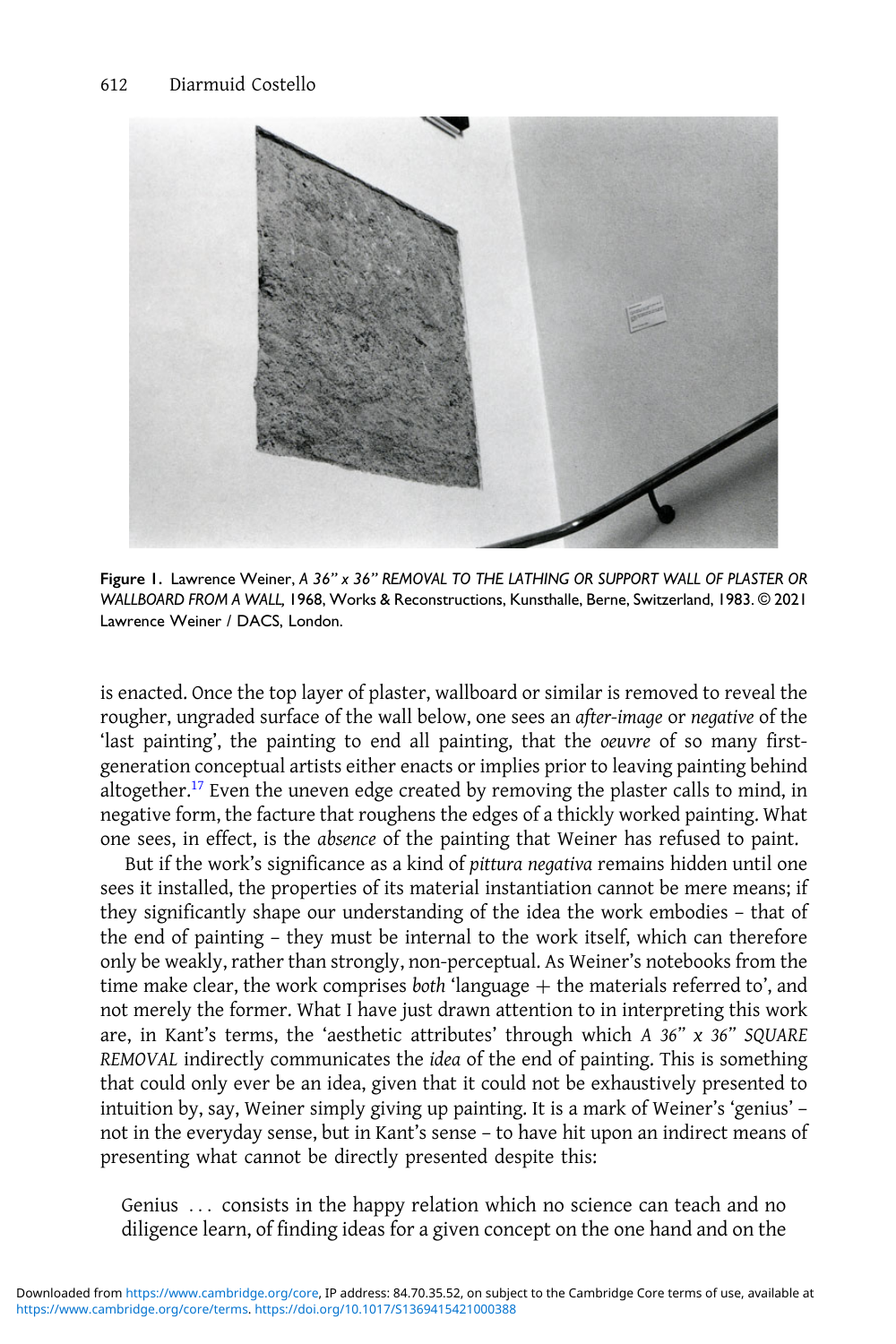other hitting upon the expression for these, through which the subjective disposition of the mind that is thereby produced, as an accompaniment of a concept, can be communicated to others. . . . to express what is unnameable in the mental state in the case of a certain representation and to make it universally communicable  $\ldots$  requires a faculty for apprehending the rapidly passing play of the imagination and unifying it into a concept ... which can be communicated without the constraint of rules. (CPJ, 5: 317)

Kant's formulation here may be tortuous, but his thought is straightforward. Recall the remarks from §49 cited earlier, to the effect that a work's aesthetic attributes 'yield' (geben) an aesthetic idea, the proper function of which is to 'animate' (beleben) the mind of their recipient. Genius is now said to consist in the ability not only 'to find ideas for a given concept' but, more particularly, to 'hit upon ways of expressing these ideas' capable of 'communicating to others' the 'subjective disposition of mind' that accompanies them. These remarks show Kant's theory of artistic creation to be a species of expressionism: the liberation of the recipient's imagination from its standard function of schematizing concepts of the understanding – the hallmark of aesthetic reflective judgement more generally – is achieved through the genius's ability to 'apprehend the rapidly passing play of the imagination and unify it into a concept ... which can be communicated without the constraint of rules'.<sup>[18](#page-14-0)</sup> So conceived, genius picks out the capacity to render the specific attunement of imagination and understanding occasioned by a particular idea communicable, by embodying its play in the unified organization of aesthetic attributes used to indirectly communicate the work's theme. What Kirk Pillow has called the 'fulfilled aesthetic idea' would be the feeling of cognitive enhancement that such embodiment triggers in the work's appreciator by their appreciation of the work (Pillow [2001:](#page-15-0) 200ff.).

My second example should help to make this clear. Unlike A  $36"$  x  $36"$  SQUARE REMOVAL, THE ARCTIC CIRCLE SHATTERED is a work of strong NPA (Figures [2](#page-11-0) and [3](#page-11-0)). So what makes the difference? Here I depart from Weiner. Weiner believes not only that this work can be instantiated, but that he has in fact instantiated it. I believe he is mistaken about this: Weiner, I suggest, misconstrues the implications of his own work in this case. In 'Art within the Arctic Circle' Lucy Lippard includes some very underwhelming photographs of Weiner purporting to instantiate this work; the photographs and text document Weiner scoring the surface of a rock by shooting it with .22 rifle.<sup>19</sup> What Weiner has thereby instantiated is a work that might have been called A RIFLE DISCHARGED IN AN OPEN SPACE or A ROCK FIRED UPON, or some such; what he has not thereby instantiated is a work titled THE ARCTIC CIRCLE SHATTERED.

Why not? 'The Arctic Circle' is a cartographic abstraction. It denotes the virtual line generated by joining a series of points on the Earth's surface; this line picks out the southern-most limit of the Arctic region (approximately 66 degrees 33 minutes north of the Equator), which fluctuates slightly in line with the Earth's axial tilt relative to the sun, above which the sun viewed from sea level does not set on the summer solstice or rise on the winter solstice. As an abstraction, the Arctic Circle cannot be shattered: abstractions can be undermined, shown to be incoherent or reductive, to misrepresent reality, to have unwanted implications and the like. But they cannot be 'shattered', if this is taken to mean broken into many smaller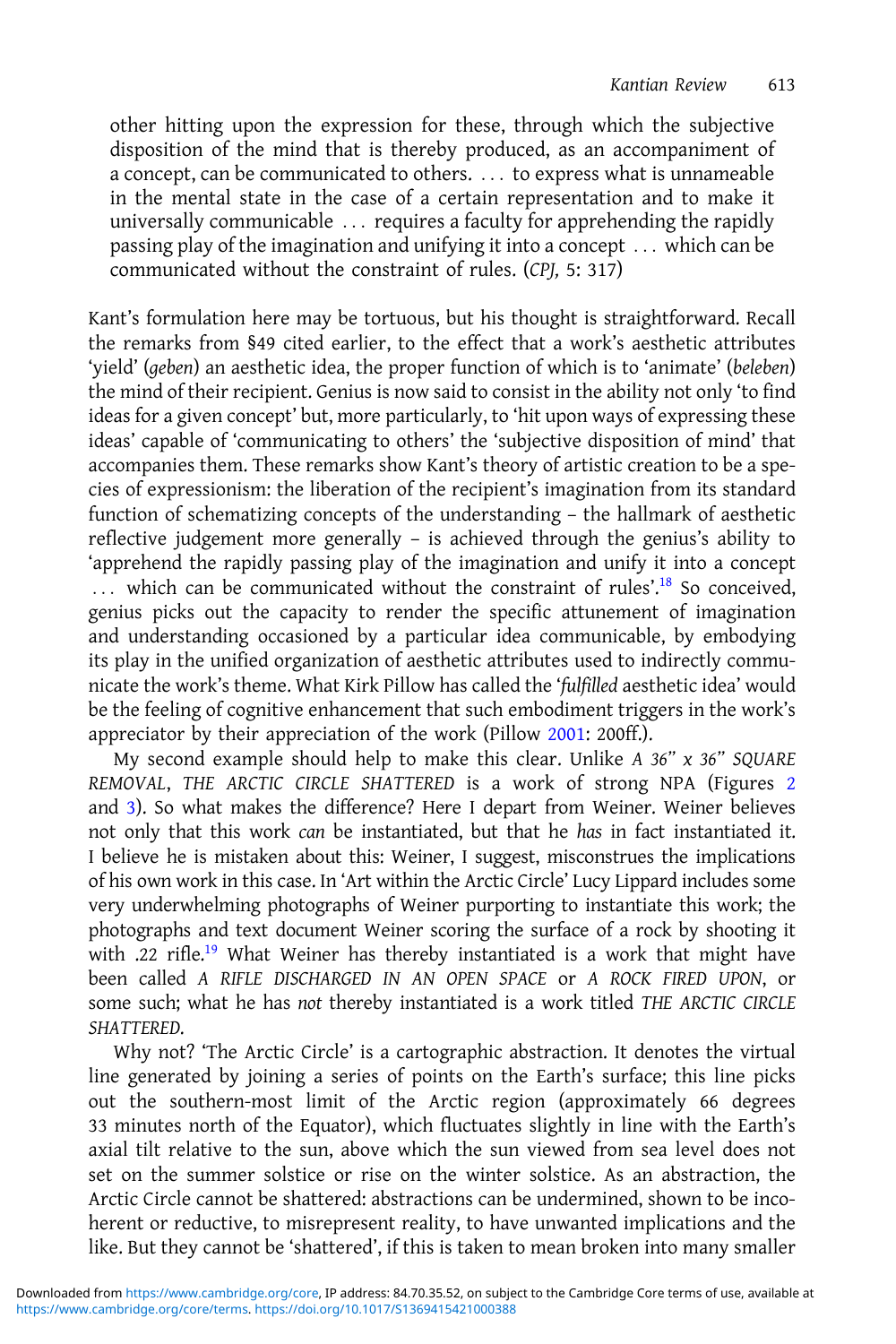<span id="page-11-0"></span>

Figure 2. Lawrence Weiner, THE ARCTIC CIRCLE SHATTERED, 1969, sponsored by the Edmonton Art Gallery, Alberta, Canada, for the exhibition Place and Process – Arctic Trip, 1969. © 2021 Lawrence Weiner / DACS, London. Photograph: Lucy Lippard.



Figure 3. Lawrence Weiner, THE ARCTIC CIRCLE SHATTERED, 1969, sponsored by the Edmonton Art Gallery, Alberta, Canada, for the exhibition Place and Process – Arctic Trip, 1969. © 2021 Lawrence Weiner / DACS, London. Photograph: Lucy Lippard.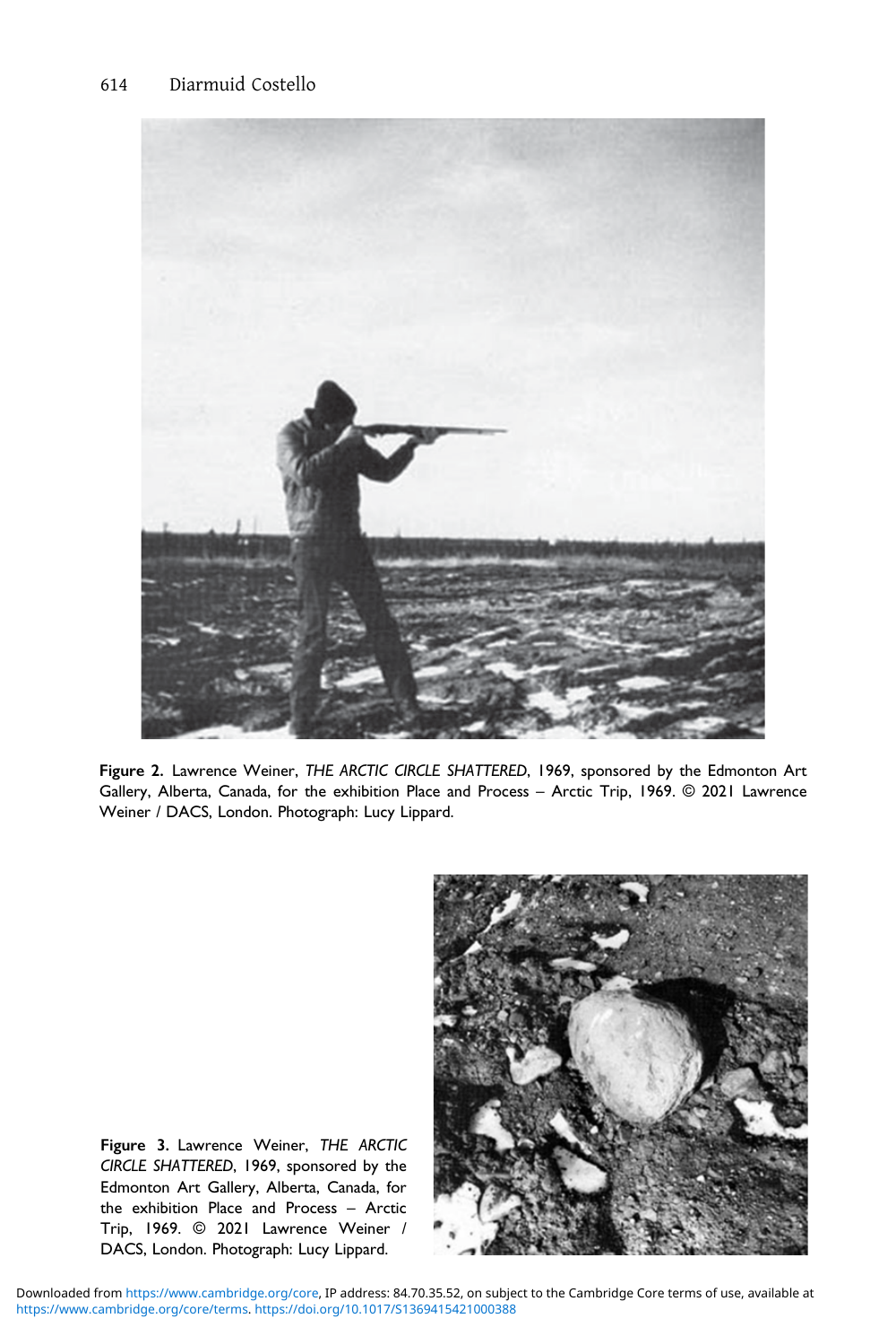pieces in the way that physical objects can. As I understand it, a work that invites us to entertain the prospect of an abstraction 'shattered' could not be instantiated.

By inviting us to imagine a cartographic abstraction shattered as if it were physically embodied, the work invites us to entertain a category mistake of sorts; the Earth's surface may be shattered in part or in whole – Weiner's earliest works involved detonating explosives in the desert scrub – but an abstraction cannot be. Qua abstraction, it is not in the class of material entities that could be so shattered, unlike Weiner's underwhelming rock. But just what is it that we are being asked to imagine, in entertaining a category mistake of this sort? It is impossible to say definitively or exhaustively, and that it is is to the point. Is it an end to mapping and, assuming mapping to be a distinctly human activity, an end to the imposition of human order on the Earth? If so, this might entail imagining either the idea of an end to humanity, or of humanity's inhabitation of the Earth. Or is it – to adopt a more planetary perspective – the end of our solar system itself and, so too, the Arctic Circle as an index of the Earth's relation to its sun, with the gradual decay of our Sun? These are not ideas that could be presented to intuition in sensible form. Or considered more concretely, in light of contemporary awareness of the climate catastrophe, are we being asked to imagine the ramifying effects of global warming: melting polar ice caps and rising sea levels; the release of greenhouse gases currently trapped in the Arctic permafrost; the slowing of the Gulf Stream? While these interpretations, being in competition, cannot at all be both definitive and correct, engaging with the work aesthetically explicitly does not require us to choose between them. Indeed, prompting imagination to range over such a rich and, in principle, inexhaustible seam of associations and possible interpretations is just what one would expect any successful work to do, on Kant's account of works of art as expressions of aesthetic ideas: that is, 'representation[s] of the imagination associated with a given concept, which [are] combined with such a manifold of partial representations in the free use of the imagination that no expression designating a determinate concept can be found for [them]' (CPJ, 5: 316). Conceptual art is no exception.

#### 6. The question reconsidered

I have focused here on making a positive case for the applicability of Kant's account of aesthetic ideas to the kinds of conceptual art typically regarded as the stiffest challenge to aesthetic theories of art. In doing so I have set aside a number of worries: whether Kant is committed, theoretically, to a representational theory of art (§48); the thorny question of how to understand Kant's remarks on design (§14) and whether anything in his broader theory requires such a restrictive formalism and, finally, whether Kant is committed to a perceptual theory of art. I have addressed each of these questions elsewhere (Costello [2013\)](#page-14-0); but I will say a word in closing about the last, since this will seem the most worrisome for the extension of Kant's theory to works of art that, in the case of SNPA, I have defined as possessing no perceptual features whatsoever.

However provisional, Kant's division of the arts (§51) into the 'art of speech, pictorial art, and the art of the play of sensations' makes clear that Kant took himself to be providing a general theory of art – a theory as readily applicable to music or poetry as it is to painting and the plastic arts (CPJ, 5: 321). The terms in which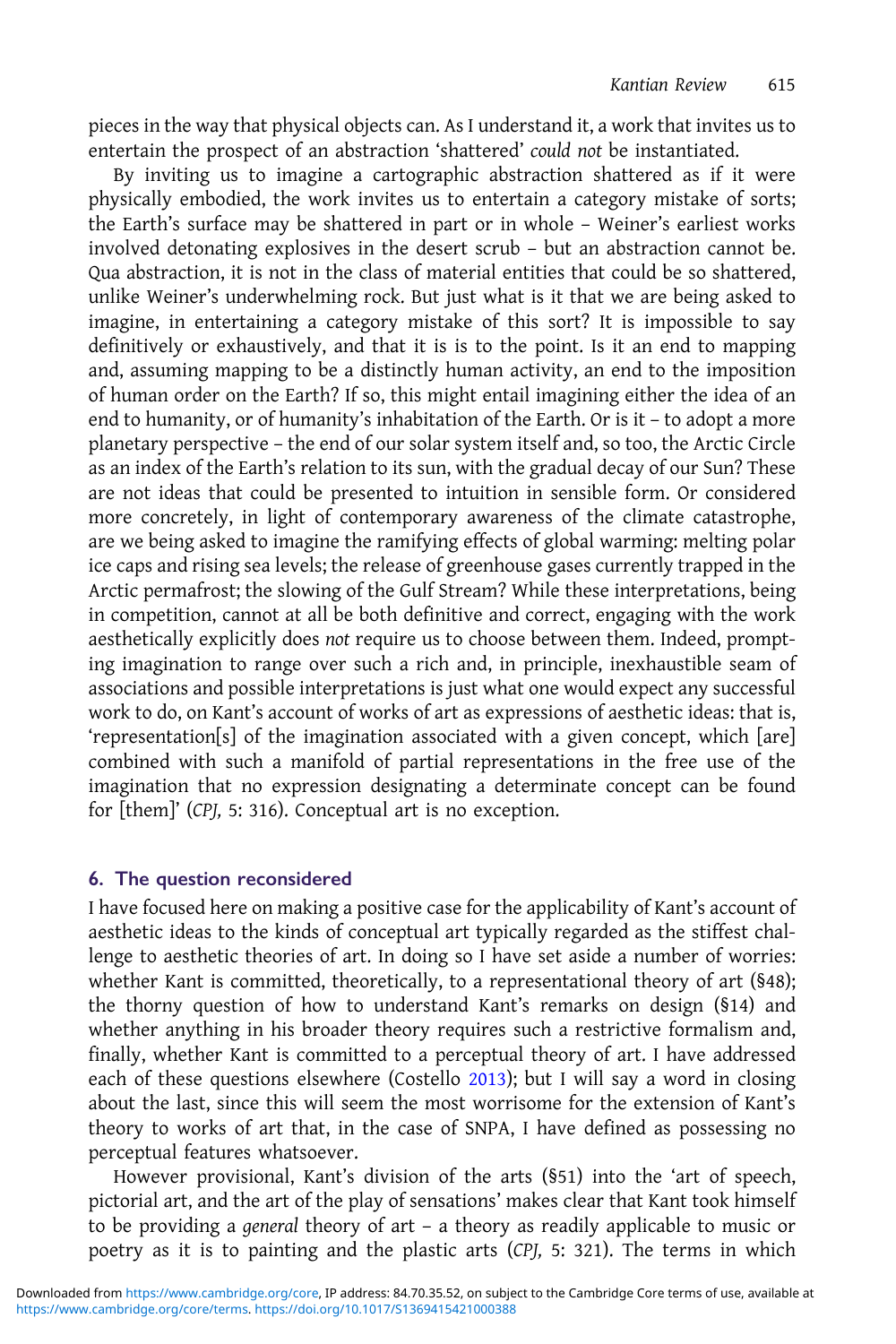<span id="page-13-0"></span>Kant discusses poetry, in particular, as an art of non-sensible 'representations of the imagination, which are evoked through words' are instructive here (CPJ, 5: 321–2). Nothing in the aesthetic appreciation of poetry, as Kant presents it, requires taking pleasure in the perceptual manifold through which we access a work of poetry. But if the way in which poems are able to stimulate the imagination without requiring presentation in sensible intuition is accommodated by Kant's theory – Kant even presents poetry as the art form in which our capacity for aesthetic ideas is exercised to the greatest extent – then so too is SNPA.[20](#page-14-0) Appealing to Kant's remarks on the aesthetic appreciation of poetry does of course have the effect of rendering SNPA an 'art of speech' – an art of 'word' or 'thought' rather than 'gesture' or 'intuition' – and WNPA, a more conventional hybrid of the two on Kant's taxonomy.

I welcome this conclusion. Not only would it be anachronistic to expect Kant's theory to make room for works with no perceptible properties relevant to their appreciation within the pictorial arts, it seems entirely fitting: it captures the respects in which SNPA unlike WNPA – contrary to Goldie and Schellekens's attempt to generalize the 'idea idea' – remains an extreme position, a limit case even within the domain of conceptual art. SNPA is a kind of art that relies in large part for its effects on frustrating the expectations generated by its standard contexts of dissemination and display. Kant's theory, it turns out, gets this right. $21$ 

#### Notes

1 Given the conception- rather than execution-driven nature of much of this work, if artists claim to have conceived of works before they had the means to execute them, they thereby claim to have realized these works in the respect that matters, with predictable implications for conflicting claims as to precedence and priority.

2 For a fuller treatment that also considers influential artists, first-generation curator-facilitators and art historians, see [Costello forthcoming:](#page-14-0) chapter 7.

3 'I shall refer to those who advocate an expansive, empirically diverse and historically inclusive use of the term "Conceptual Art" (such as Sol LeWitt) as inclusive or weak Conceptualists. I shall call those championing more restricted, analytically focused and explicitly philosophical definitions (such as Kosuth and Art & Language) exclusive or strong Conceptualists' (Osborne, [1999:](#page-15-0) 48–9).

4 Goldie and Schellekens [2007,](#page-14-0) [2010](#page-14-0); Schellekens [2007.](#page-15-0)

5 This is more contentious than Goldie and Schellekens appear to realize: without argument, one has not shown that the ostentatiously cack-handed, amateurish and 'deskilled' forms of photography practised by conceptual artists, learning productively from Ed Ruscha's books, was not internal to their works' assault on aesthetic conceptions of art that value good form. And if that is true, its ugliness is, in Arthur Danto's terms, 'internal' to its meaning as art.

6 I am abstracting here from Goldie and Schellekens' claim that conceptual art, for all its philosophical interest, nonetheless fails to satisfy the 'deep human needs' that art satisfies. Accepting that this is a failure of conceptual art requires subscribing to a normative notion of art's function in need of explicit defence: faulting conceptual art for failing to provide what it refuses to provide, as part of a broader counter-culture that took itself to have good reason to reject the traditional solaces of art, is to beg the question against it. See Lippard [1997](#page-15-0): vii–xxii.

7 Whether this now standard conception genuinely captures the 'traditional' conception is contentious. On its non-applicability to Hutcheson, see Shelley [2003:](#page-15-0) 375–8.

8 For a fuller account, see Costello [2013](#page-14-0).

9 Parenthetical references to Kant's writings give the volume and page number(s) of the Royal Prussian Academy edition (Kants gesammelte Schriften), which are included in the margins of the translations. English translations are from the Cambridge Edition of the Works of Immanuel Kant. CPJ = Critique of the Power of Judgement (Kant 2000).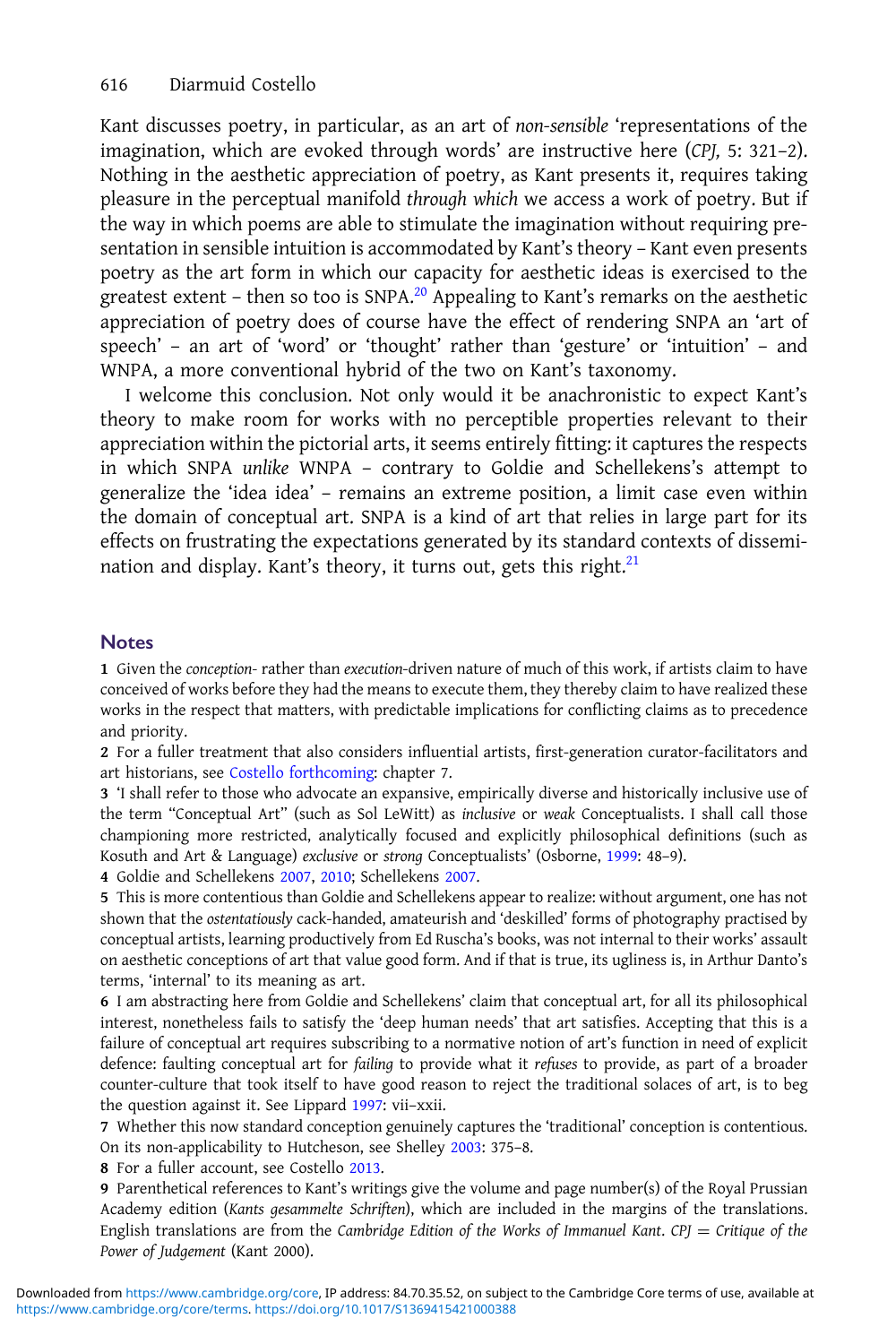<span id="page-14-0"></span>10 Precisely how the two elements of a judgement of dependent beauty, combining a judgement of taste with a judgement of perfection, are related is much debated. For my purposes it is not necessary to take a position on this here. For an overview of 'external', 'internal' and 'conjunctive' interpretations, see Guyer 2002.

11 E.g. Greenberg, 1999.

12 Take Barnet Newman's breakthrough 'zip' painting of 1948, Onement 1, comprising a roughly brushed line of cadmium red light bisecting an indeterminate dark background. This is widely interpreted as a representation of the idea of creation ex nihilo (Genesis 1:1–5): 'In the beginning God created the heavens and the earth. Now the earth was formless and empty, darkness was over the surface of the deep, and the Spirit of God was hovering over the waters. And God said, "Let there be light," and there was light. God saw that the light was good, and he separated the light from the darkness. God called the light "day," and the darkness he called "night." And there was evening, and there was morning – the first day.' It is hard to imagine a more sublime idea predicated of a more minimal abstract image.

13 For a broadly similar view, see Matherne [2013](#page-15-0).

14 On the metaphorical dimension of Kant's theory, see Costello 2012; Pillow [2001](#page-15-0).

15 See Costello 2013.

16 The differences between WNPA and SNPA can be subtle. Weiner's MANY COLORED OBJECTS PLACED SIDE BY SIDE TO FORM A ROW OF MANY COLORED OBJECTS (1979), for example, looks like SNPA but turns out, on closer inspection, to be WNPA.

17 Many conceptual artists started out as painters, and the lingering orientation of their work to the wall reflects this. If minimalists such as Donald Judd pushed the so-called 'modernist reduction' beyond the point at which Greenberg would have seen it halted, such that art tips over into objecthood, conceptual artists such Weiner are widely taken to have pushed its reductive logic beyond the bounds of objecthood. See de Duve 1996: 199–279.

18 On the relation between Kant's expressionism and formalism, see Guyer 1977; Rogerson [1986](#page-15-0): 156–65; Allison 2001: 271–301.

19 [Lippard 1969](#page-15-0)–70. The article documents a trip she organized for several artists to make work for 'Place and Process', an exhibition at the Edmonton Art Gallery, Fall 1969). See: [http://ccca.concordia.](http://ccca.concordia.ca/resources/searches/event_detail.html?languagePref=en&vk=6940) [ca/resources/searches/event\\_detail.html?languagePref](http://ccca.concordia.ca/resources/searches/event_detail.html?languagePref=en&vk=6940)=[en&vk](http://ccca.concordia.ca/resources/searches/event_detail.html?languagePref=en&vk=6940)=[6940](http://ccca.concordia.ca/resources/searches/event_detail.html?languagePref=en&vk=6940)

20 See Kant, CPJ, 5: 314. It is important to keep in mind that what Kant meant by 'poetry' is much broader than what would be meant today. Given that Kant divides the literary arts as a whole between poetry and oratory, the scope of 'poetry' for Kant would be closer to the scope of 'literature' today.

21 This article was given at the 'Kant, Aesthetics and Contemporary Art' Conference at the Cardiff University 23–4 October, 2020. I thank the organizers and audience for their helpful comments.

## **References**

Allison, Henry E. (2001) Kant's Theory of Taste. Cambridge: Cambridge University Press.

Costello, Diarmuid (2012) 'Danto and Kant: Together at Last?'. In Mark Rollins (ed.), Danto and his Critics. ——2nd edn (Oxford: Wiley-Blackwell), 153–71.

 (2013) 'Kant and the Problem of Strong Non-Perceptual Art'. British Journal of Aesthetics, 53(3), 277–98. - Aesthetics After Modernism. forthcoming.

De Duve, Thierry (1996) Kant After Duchamp. Cambridge, MA: MIT Press.

Goldie, Peter and Schellekens, Elisabeth (2007) Philosophy and Conceptual Art. Oxford: Oxford University Press.

(2010) Who's Afraid of Conceptual Art? New York: Routledge.

Greenberg, Clement (1999) Homemade Esthetics: Observations on Art and Taste. New York: Oxford University Press.

Guyer, Paul (1977) 'Formalism and the Theory of Expression in Kant's Aesthetics'. Kant-Studien, 68(1–4), 46–70.

(2002) 'Free and Dependent Beauty: A Modest Proposal'. British Journal of Aesthetics, 42(4), 357–66.